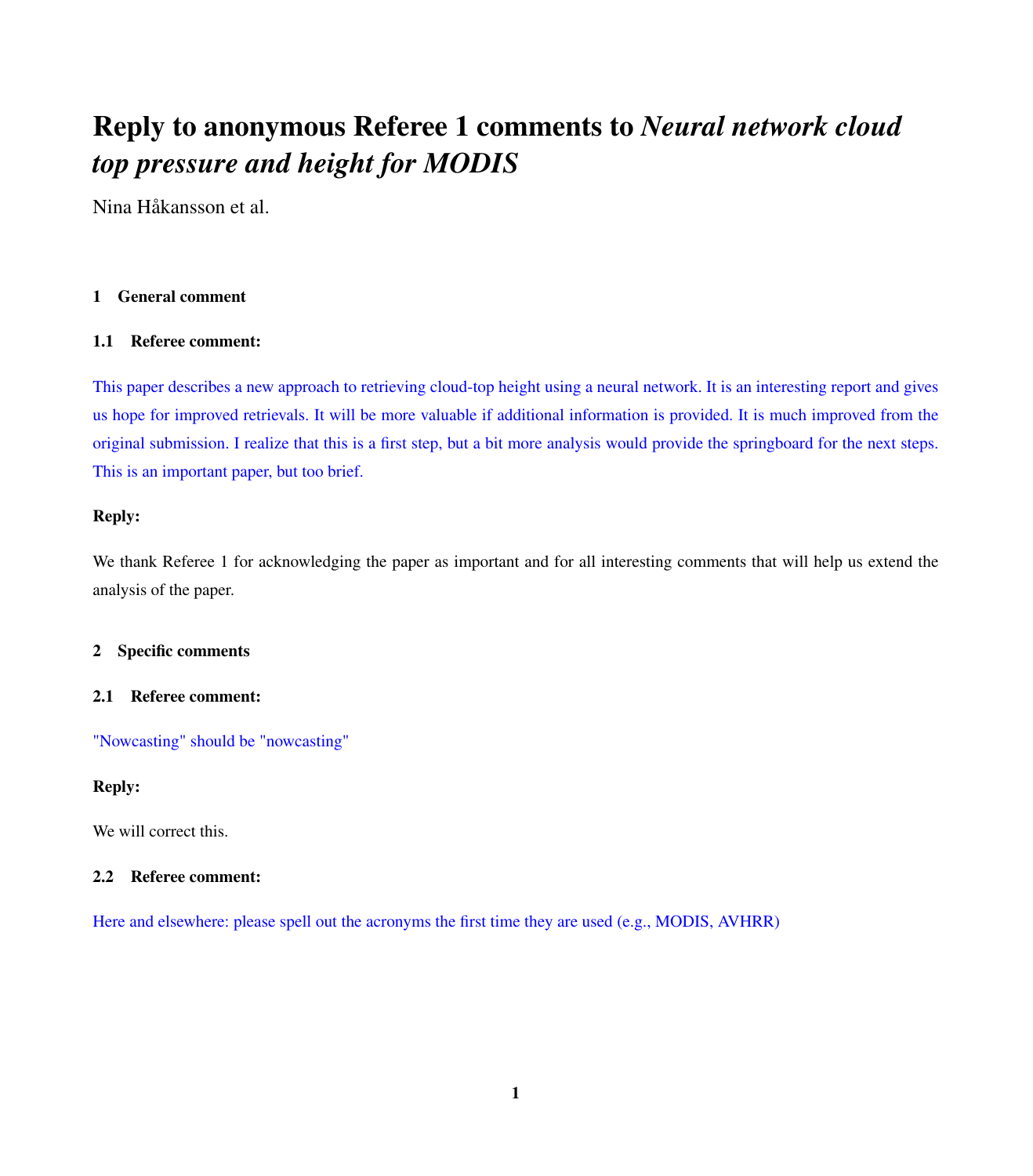## Reply:

As both acronyms MODIS and AVHRR are better known than their written-out form we argue to keep just the acronym for these two, following the manuscript-preparation guidelines. However we will check all acronyms again as there are others (some noted also by Referee 2) that we should define.

#### 2.3 Referee comment:

Sec. 2.2 and 2.3: Please indicate nadir or viewing angles of the CALIOP and CPR.

#### Reply:

We will add that the viewing angle for CALIOP is 3°, and for CPR 0.16°. In Section 2.1 we will also add information of the satellite zenith angles for the MODIS data. For the matches with CPR the MODIS satellite zenith angle varies between 0.04° and 19.26°; and for matches with CALIOP between 0.04° and 19.08°.

#### Reply:

## 2.4 Referee comment:

Sec. 3.2 pg. 4, 25: while the CO2 absorbing band is generally referred to as the 15 − µm band, the MODIS channels are in the 13.3 − 14.4µm range.

#### Reply:

We will correct the channel ranges mentioned.

#### 2.5 Referee comment:

Sec 3.3.2: Were the clouds single-layered or both single and multi-layered? It is not clear here. Please indicate if you are training only for single layered clouds or training for the topmost layer. Is there a lower optical depth limit of the clouds detected in the CALIOP 1-km product?

#### Reply:

Because it is currently not clear enough we will explicitly state that both single and multilayer clouds where included. We will also clarify that we used the uppermost layer of the top layer pressure variable as this is missing in the text (also noted by Referee 2).

Clouds optically thick enough to be detected when averaging the lidar data on 1km resolution should be included in the CALIOP 1km data. As we actually have the total optical depth from the 5km included in our match-up data (needed for other studies) we checked the lowest reported optical depth in 5km data for clouds that are detected in the 1km data, it was 1.5e-05.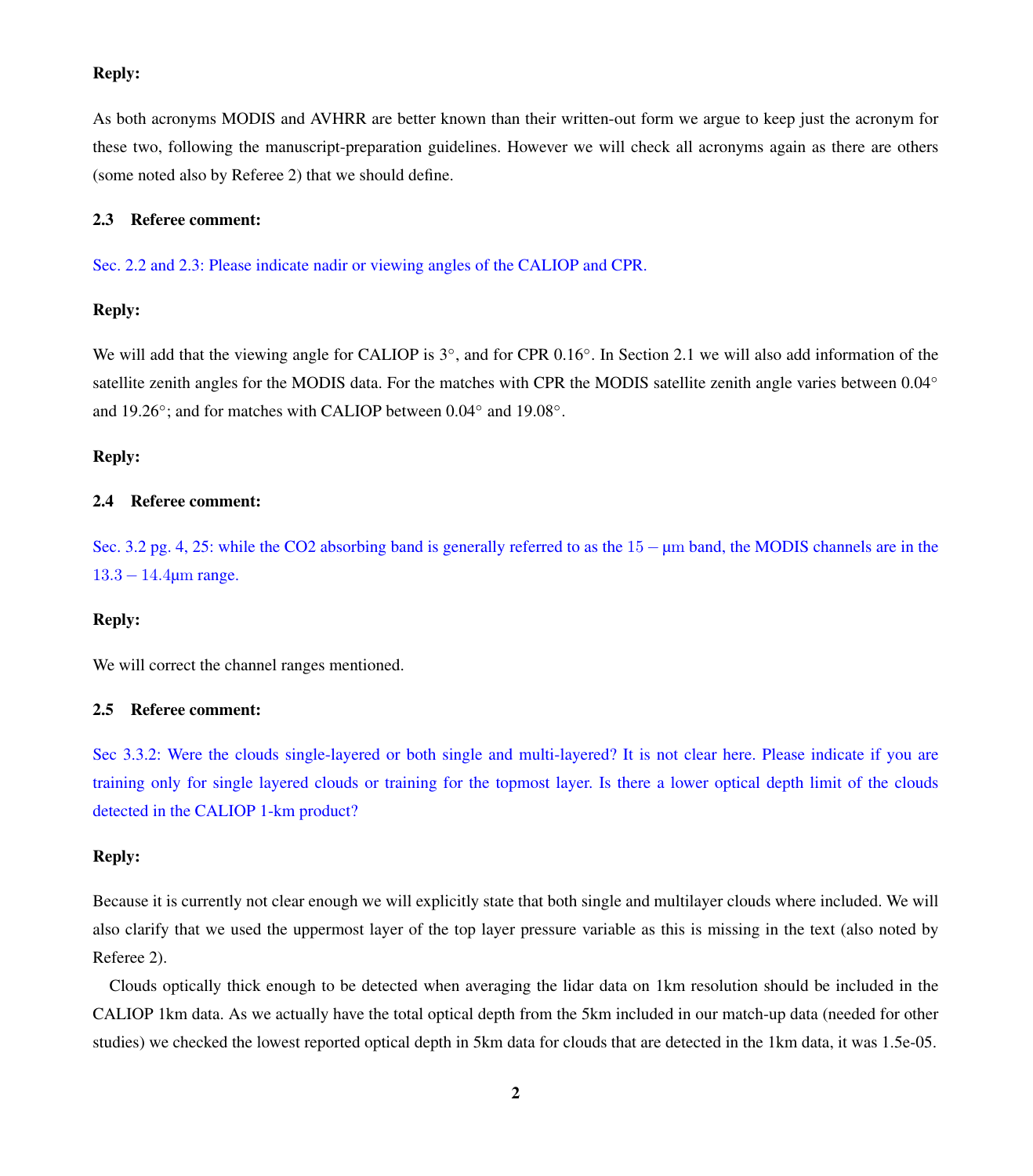#### 2.6 Referee comment:

Sec. 4 Are there biases in any of the results for both CALIOP and CloudSat? The mean absolute error does not tell us any tendencies one way or the other. Knowing biases is critical. While MAE is an interesting and informative variable, it gives us less information about variability, which the standard deviation of the differences (SDD) along with the bias would provide us, especially when added to the MAE. Additions of the bias should be included in the tables and discussed. If there is no bias, then the SDD would still provide useful additional information and place the results in the same context as many previously published comparison studies. Addition of biases may help the discussion.

#### Reply:

We do not agree that biases are at all critical, but rather we claim that there is a large risk of misinterpretation of the biases as we are handling non-Gaussian skewed distributions. Our preference for the MAE over bias and SDD has grown over the years, but first faced with the direct request to include also bias in this article did we fully investigate why they are less useful or even misleading. We thank Referee 1 for raising this question. And as bias and SDD are often included in previously published comparison studies the exclusion of them need to be motivated in the paper.

To make our point clear, tables with biases and SDD are included in this answer for CALIPSO (Table [A1\)](#page-7-0), and CloudSat (Table [A2\)](#page-8-0) but we argue that they should best be left out of the article.

Consider bias and SDD for low level clouds for PPS-v2014 and NN-AVHRR in Table [A2,](#page-8-0) seeing these results the PPSv2014 must be the better algorithm for low level clouds. The small improvement in SDD with 16m can surely not be worth the 233m higher bias! However considering the distribution on the differences (Figure 2 (e)) in combination with the better MAE in Table 7 we would claim that the NN-AVHRR is the better algorithm also for low level clouds. How could the bias and SDD indicate the opposite, what is going on here? The low bias for PPS-v2014 is because it underestimates the height for most low clouds which nicely compensates for amount of clouds being places 1.5-2km too high. The 472m bias for NN-AVHRR indicates a difference distribution for NN-AVHRR centred at 472m but that again is not reflected in Figure 2 (e). The peak of the difference distribution seams to be located much closer to zero. The NN-AVHRR distribution in fact places 89.3% of the low clouds within +/-1.5km, to compare with 83% PPS-v2014. And considering this part (most) of data the bias for NN-AVHRR is 19m, to compare with -214m for PPS-v2014. So the large positive bias of 472m does not mean that the difference distribution peaks at 472m it is instead a consequence of the fact that the error distribution is skewed; low level clouds are more often placed too high than too low. This naturally is the case as there is always fixed limit (ground) for how low clouds could realistically be placed. If we consider bias and SDD also the skewness of the distributions should be considered at the same time, but this makes interpretation of the results even harder.

Regarding SDD we argue that MAE already provides a better estimate of the spread of the data. The MAE is not dependent of the bias and it is less influenced by outliers and the largest errors compared to the SDD. Focusing on SDD, during algorithm development, could make it seem much more important to improve pixels that are 15km off to just 10km off compared to improve pixels that are 2km off. Considering again Figure 2 (e), how could there be such a small difference in SDD in Table [A2](#page-8-0)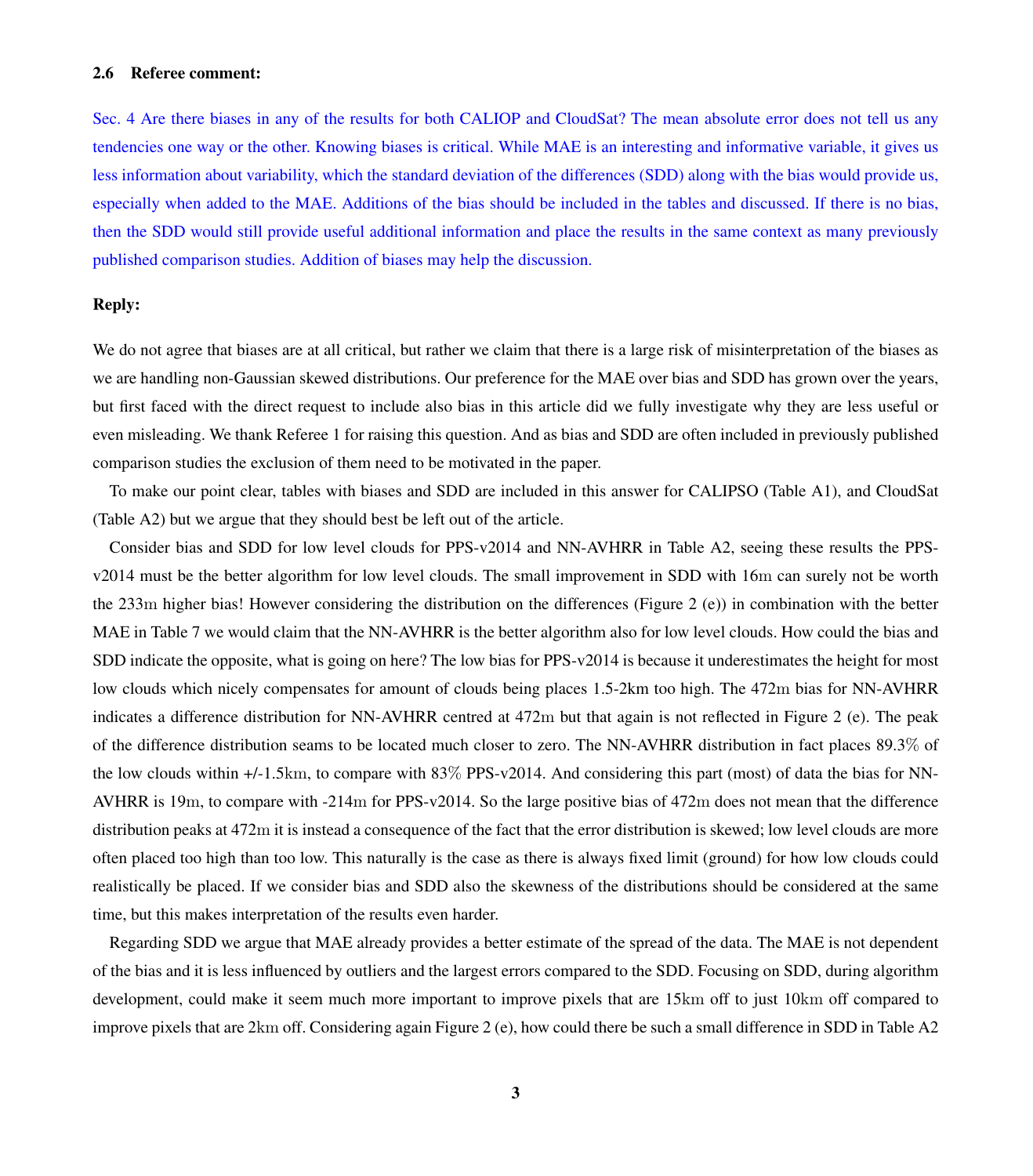between NN-AVHRR and PPS-v2014, is that not unrealistic? Surely the NN-AVHRR distribution seems more centred around zero? If we look at the cases with difference larger than 4km which are not visible in Figure 2 (e) for NN-AVHRR they have a bias of 6.7km and (and consist of 4.03% of the low cloud data) and for PPS-v2014 they will have a bias of 6.3km and (consist of 3.7% of the low clouds data). This is what makes the SDD improvement so small. For the data with bias below 4km (more than 95% of the data) the SDD for NN-AVHRR it is 815m, compared to 1029m for PPS-v2014. As the SDD puts more focus on the largest errors, the increase of  $0.3\%$  low level clouds being predicted much ( $>4km$ ) too high and the 0.4km increase in absolute error for these clouds evens out the improvement seen in the error distribution for the majority (96%) of the data  $(Figure 2 (e)).$ 

Of course the worst cases are important. The increased amount  $(0.3\%)$  of absoulte errors above 4km, discussed in previous section, could be a true degradation of the performance for NN-AVHRR compared to PPS-v2014. However we should specially remember that we are handling different FOVs and different instruments and we do expect differences for some pixels for example at cloud edges. When focusing on the worst performing part of data, neighbouring pixels both for the imager and the radar (or lidar) should be considered to decide if we are at a cloud edge. When investigating the worst cases it is important to make an effort to separate the true failures of the algorithms from errors expected from instrument and field of view differences.

To make clear that there is no general increase of outliers for the neural network method we made the same analysis as above and calculated amount of data with large (>4km) absolute errors for all cases in Table 6 and Table 7. In the example discussed above, PPS-v2014 low level clouds validated with CloudSat, is the only case where the neural networks have a larger percentage of large errors compared to PPS-v2014. MODIS-C6 data have a greater amount of large errors compared to all of the neural networks in all cases.

In addition to the other problems with interpreting bias for cloud top height retrieval, the overall bias are very dependent on the frequency distribution of high, medium and low clouds which is dependent on the validation dataset used and the performance of the cloud mask algorithm. This means that even if bias and SDD are included, the total bias and SDD should really not be compared between different studies that use different validation datasets and different cloud masks. The possibility to compare statistical measures between studies is further limited by the usage of different validation strategies including: filtering, averaging, only single layers, only low clouds etc.

As another illustration of the problem with bias consider a fictional cloud height retrieval algorithm with an error distribution that are Gaussian distributed ( $∼ N(0,2km)$ ). The zero bias here actually marks the centre of the distribution and together with the SDD describes the expected errors well. Now an improvement to the algorithm is made and clouds that where before placed more than 2km too low are now placed exactly at the truth. This improvement effects one of the tails and the largest part of the error distribution stays the same, although we now have quite a high percentage of data with zero error. Our mental picture with the error centred at zero is still valid (and the mode and the median are still 0). However if we calculate the bias for this truncated (and therefore skewed distribution) it is now 480m. A bias of 480 meters indicates an algorithm that generally places clouds too high. But as we know the underlying distribution we know that is not true; the algorithm just never places any clouds much too low.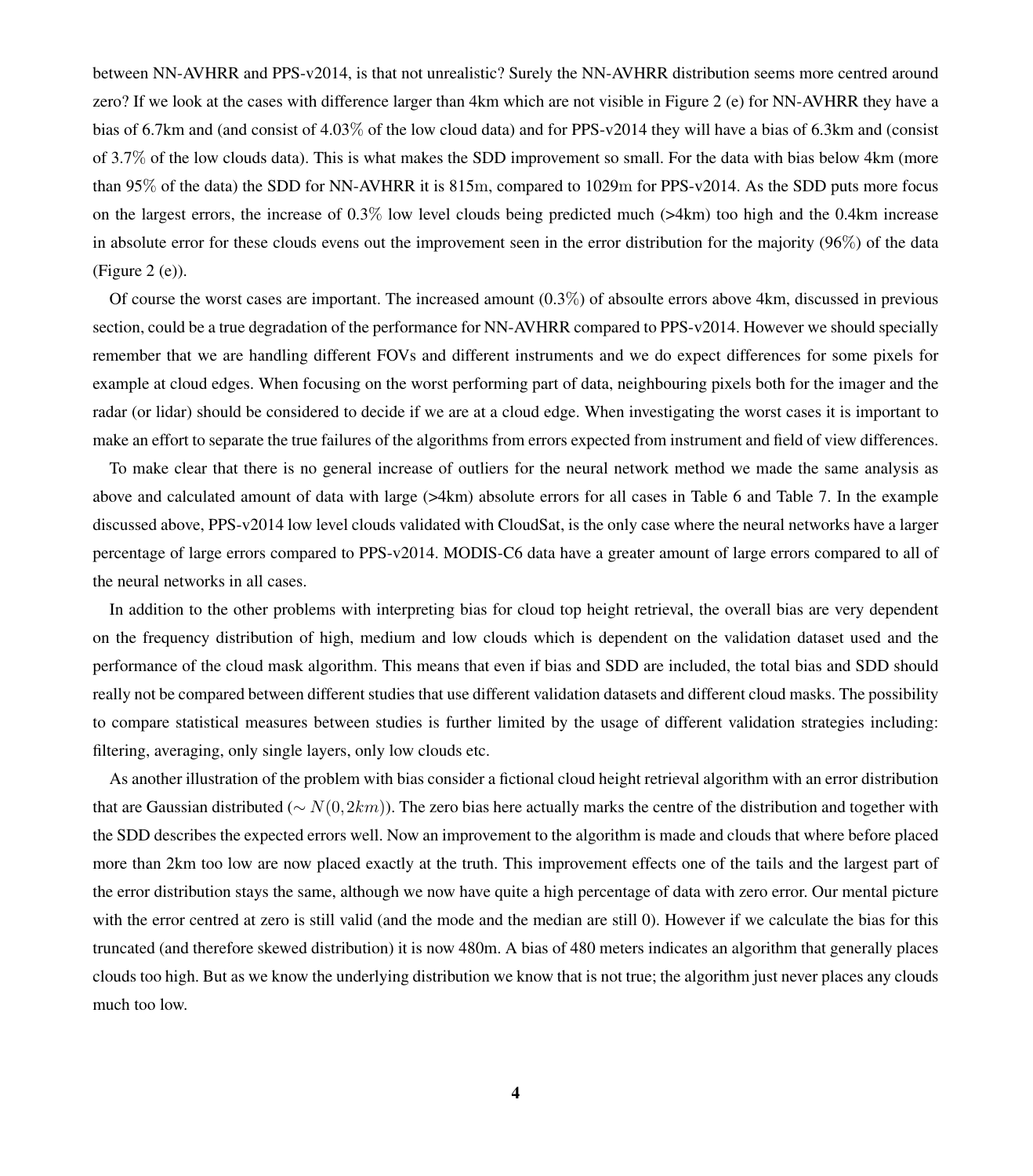It is also possible for a distribution to have a bias close to zero and not be exceptionally good. See for example the NN-AVHRR1 bias of only -8m in Table [A2,](#page-8-0) this stands out as clearly better than all the others. However considering the MAE in Table 7 and the median in Table [A4](#page-10-0) it is clear that also this network performs in line with the others.

We agree that information about tendencies are lacking in the tables in the result section, the MAE does not provide information if clouds are generally over or under estimated. Figure 2 provides a view of the error distribution for the three algorithms (although only one of the neural networks is included). Here also the sometimes bimodal behaviour is evident (for low level clouds PPS-v2014, and high level clouds MODIS-C6) and the skewness of the distributions are evident. We will extend the discussion about the results in Figure 2. We will add a tendency measure, the median, which is more suitable for skewed distributions to Table 6 and Table 7 and we thank Referee 1 for suggesting tendency measures as an improvement to the article. We will also add a discussion why MAE and median are used and not the traditional bias and SDD. We will mention that the median should be interpreted with caution and that it will not be the same as the mode (where the peak of the error distribution is) again because the distributions are skewed and in some cases even bimodal. We suggest that we add Figure [A1](#page-11-0) to the article to help the discussion by visually showing why numercial valuse for the biases where excluded. In Figure [A1](#page-11-0) the error distributions are plotted together with Gaussian distributions with the same bias and SDD and the differences are evident. For the completeness we here included the same figure for low, medium and high (Figure [A2-](#page-12-0)[A4\)](#page-14-0) cloud classes however we suggest that these will be left out of the article. These could be included as supplementary figures. We will also consider including the Median absolute deviation (MAD) or the interquartile range (IQR) as these are more robust measures of variablity less sensitve to outliers compared to SDD.

To summarize the above discussion: we are dealing with skewed, non-normal and even bimodal distributions and this makes the median a better measure of tendency than the bias. As we are not very interested in how large the largest errors are, especially as these are partly expected due to the sensor differences, the MAE is a better measure of spread compared to SDD.

See also further comments in the reply to Referee 2 who also wanted SDD included.

#### 2.7 Referee comment:

Pg. 8, 14: What is the motivation for comparing with CloudSat? Is this a better reference? If so, why use CALIPSO? If not, why is it here? How were the matches made on the larger CPR footprint? Are there sampling differences between CALIOP and CPR? The CPR often misses the top portions of ice clouds and has difficulty detecting clouds with small particles. If the biases discussed earlier are known, the CPR information might be useful if the results are interpreted more in the discussion section. Also, what is the vertical resolution of CloudSat? Would that impact the differences?

### Reply:

The CloudSat validation are included to get an independent source of validation, not better just different. We will improve the discussion regarding this, see reply to comment 2.9. Nearest neighbour matching is used; we will add this information in the article as the description of the matching method is now missing.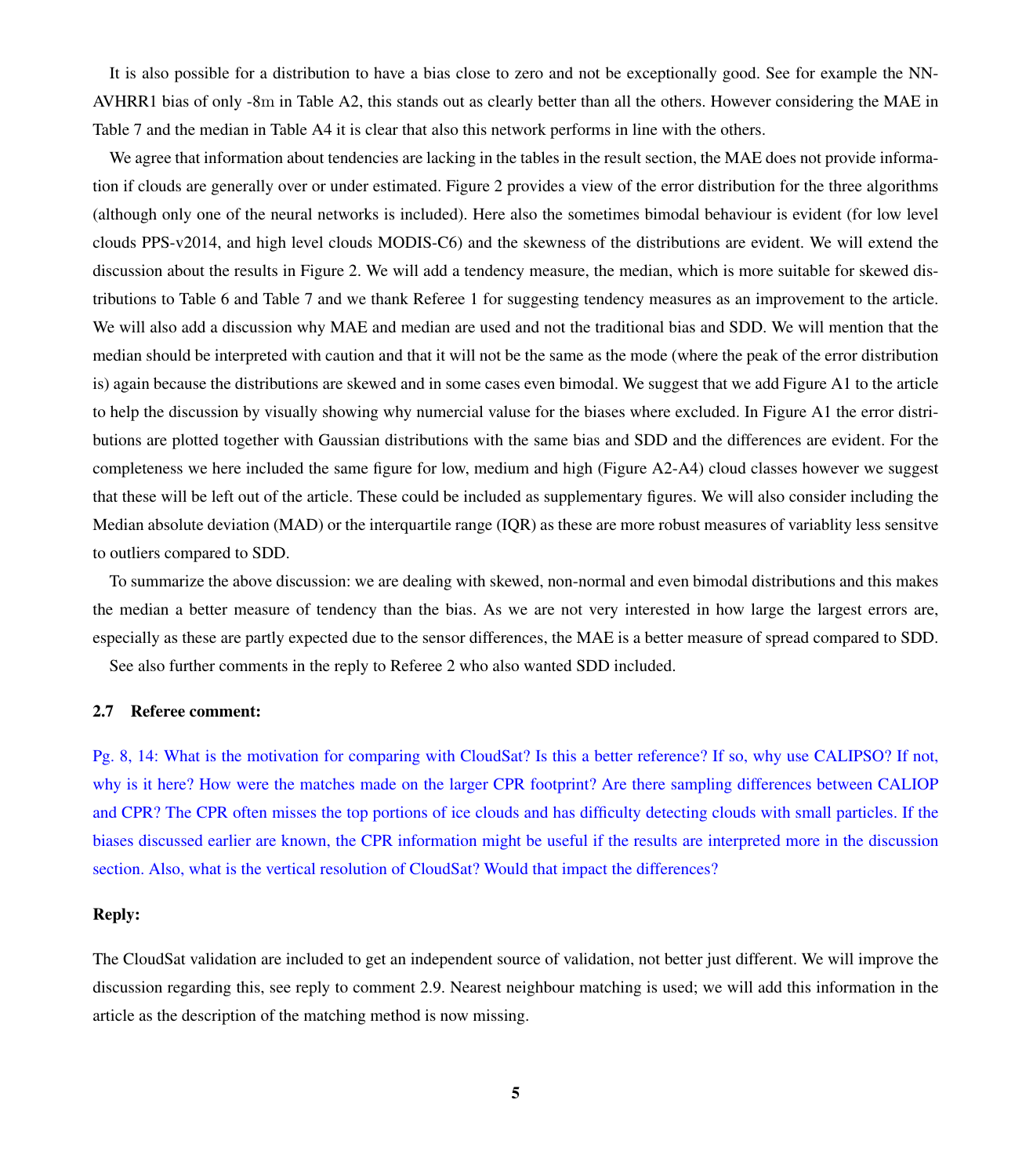Clouds not detected at all by CloudSat are not a problem as it simply means that we will have less data. That the CPR often misses the top portions could partly explain why results are not improving for NN-MetImage and NN-MetImage-NoCO<sub>2</sub> (compared to NN-MERSI-2) when validating with CloudSat. We will add this in the discussion.

The vertical resolution of CPR is 0.5km this means that we should expect MAE higher than 250m. We will add discussion about this and about the medians that will be added to the result section instead of biases.

#### 2.8 Referee comment:

Pg.8, 26: The plots are distributions of the differences. Bias is the average of those differences. Please correct.

#### Reply:

We will correct that.

#### 2.9 Referee comment:

Sec. 5 The discussion section is very thin. There is a paucity of what the results shown in the figures and table might mean. For example, what do the differences computed using two different references, CALIOP and CPR, tell us? All samples, except in polar regions are taken in midday or near midnight for Aqua. Could there be any diurnal impacts of training only with this dataset? What happens if the neighbouring pixel is turned off in the training? The conclusions state that that is an important input. Can its impact be quantified to support that conclusion?

## Reply:

We thank Referee 1 for the suggestions and valuable comments that will help to improve the discussion section.

The usage of two validation truths strengthens our results. The CloudSat results confirm that the improvements are not only due to that the neural networks have learnt to replicate errors of CALIOP. (For the argumentation let us pretend that CALIOP would always place clouds at 5km height if the surface pressure is 1000 hPa, a neural network could learn this but it would not really improve the accuracy of the retrieved cloud top height). Considering the large improvement it was not an alarming risk that the neural network was learning only to mimic CALIOP errors, but with the independent validation truth CloudSat this is confirmed. We will better motivate the inclusion of CloudSat in the paper.

What happens if the neighbouring pixels are not used is to some extent seen in Table 5, but not well enough described in the results (page 7, line 19) and overlooked in the discussion section. We will discuss these results in more detail in the discussion section to support better the statement in the conclusion.

There might be diurnal impact not captured in the current dataset. However results are valid for Aqua which we trained for. Applying similar neural networks to other sensors with different filter functions and ECT will require additional work or validation not in the scope of this paper.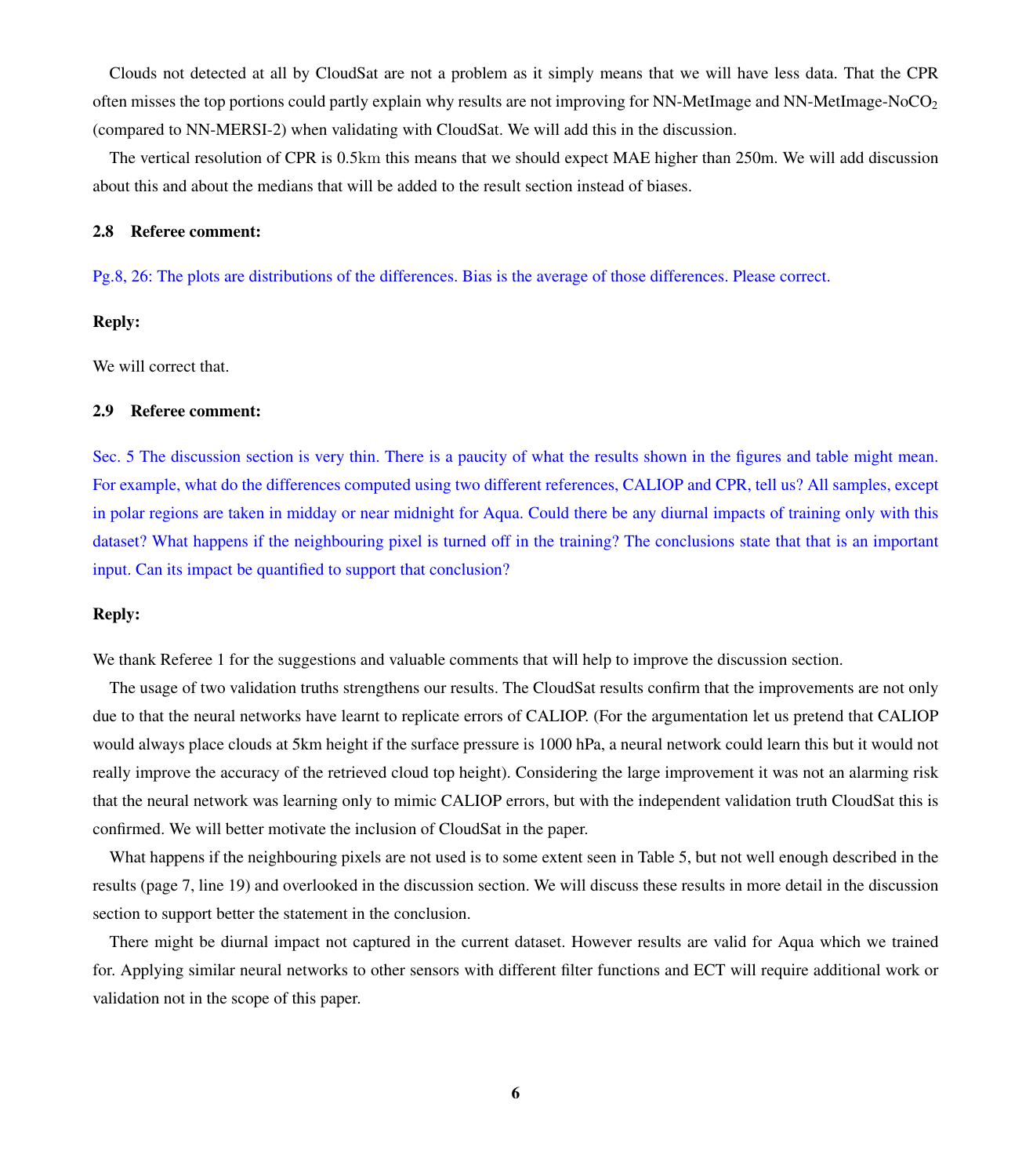## 2.10 Referee comment:

Pg. 9, 22: It seems that using matches with Terra will not help much in the non-polar regions. Is this a realistic possibility given the orbital differences?

## Reply:

As latitude is not used as a variable, data for higher satellite zenith angles included for Polar regions could help also in non-Polar regions. However it might be that the high latitude matches will not help the network the if varity of weather situations and cloud heights at high latitudes are too small. This must be tested. We will extend discussion regarding adding Terra matches.

## 2.11 Referee comment:

Pg. 9, 30: This section is where the futher work on the sources of error (e.g., various cloud types) could be presented. It would help the discussion considerably.

## Reply:

We will extend the discussion section with help of the questions raised by the Referees.

## 2.12 Referee comment:

Sec. 6. More analysis in the discussion section would help flesh out this section.

## Reply:

We will extend Section 6, reflecting what is added to Section 5.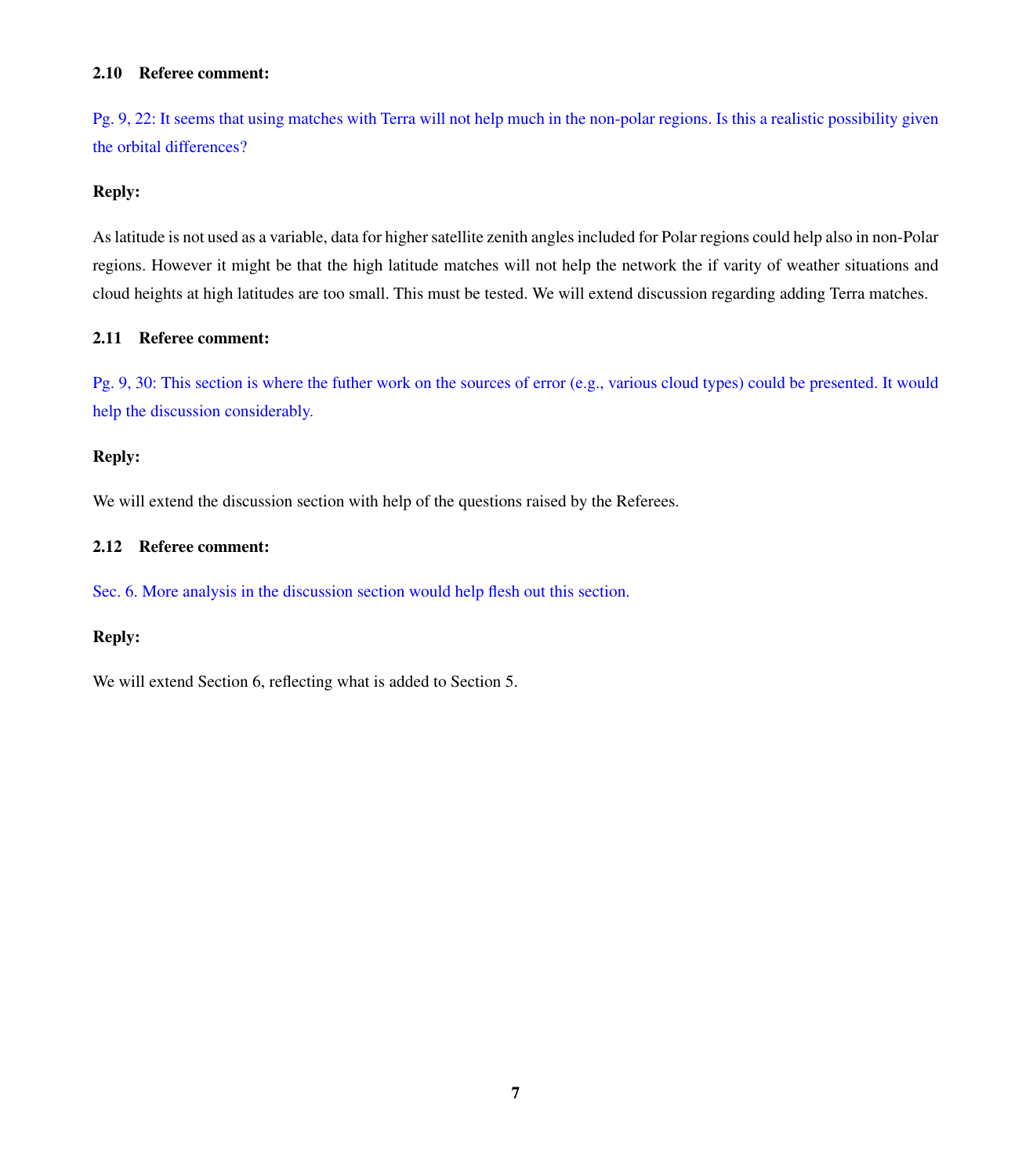<span id="page-7-0"></span>Table A1. Bias, standard deviation (SDD) and skewness of the error distribution in meters for different algorithms compared to CALIOP top layer altitude. Skewness where calcualted with the scipy.stats skew function. Running the skewtest function show that all distribution have a skewness that differ from the normal distribution. Interpret with caution; as the distributions are skewed the bias are not at the center of the distribution.

|                     | Bias $[m]$ |     |        | Std $[m]$ |      |      |        | <b>Skewness</b> |        |     |        |        |
|---------------------|------------|-----|--------|-----------|------|------|--------|-----------------|--------|-----|--------|--------|
|                     | all        | low | medium | high      | all  | low  | medium | high            | all    | low | medium | high   |
| PPS-v2014           | $-1473$    | 295 | $-373$ | $-3436$   | 2797 | 1409 | 1611   | 2799            | $-1.0$ | 3.0 | 0.2    | $-0.9$ |
| MODIS-C6            | $-1162$    | 204 | $-730$ | $-2524$   | 2854 | 1518 | 2179   | 3313            | $-1.5$ | 2.7 | 0.6    | $-1.5$ |
| <b>NN-AVHRR</b>     | $-416$     | 427 | 362    | $-1447$   | 2175 | 973  | 1330   | 2691            | $-1.8$ | 3.9 | 0.7    | $-1.4$ |
| <b>NN-VIIRS</b>     | $-422$     | 369 | 199    | $-1350$   | 2049 | 941  | 1194   | 2565            | $-2.0$ | 4.6 | 0.5    | $-1.6$ |
| NN-MERSI-2          | $-431$     | 342 | 123    | $-1318$   | 1967 | 930  | 1080   | 2466            | $-2.1$ | 4.7 | 0.7    | $-1.7$ |
| $NN-MetImage-NoCO2$ | $-428$     | 279 | 63     | $-1234$   | 1938 | 955  | 1128   | 2448            | $-2.1$ | 4.8 | 0.8    | $-1.8$ |
| NN-MetImage         | $-306$     | 242 | 12     | $-907$    | 1774 | 979  | 1063   | 2271            | $-2.1$ | 5.4 | 0.7    | $-2.0$ |
| NN-AVHRR1           | $-593$     | 374 | 193    | $-1736$   | 2260 | 931  | 1360   | 2771            | $-1.8$ | 3.7 | 0.4    | $-1.3$ |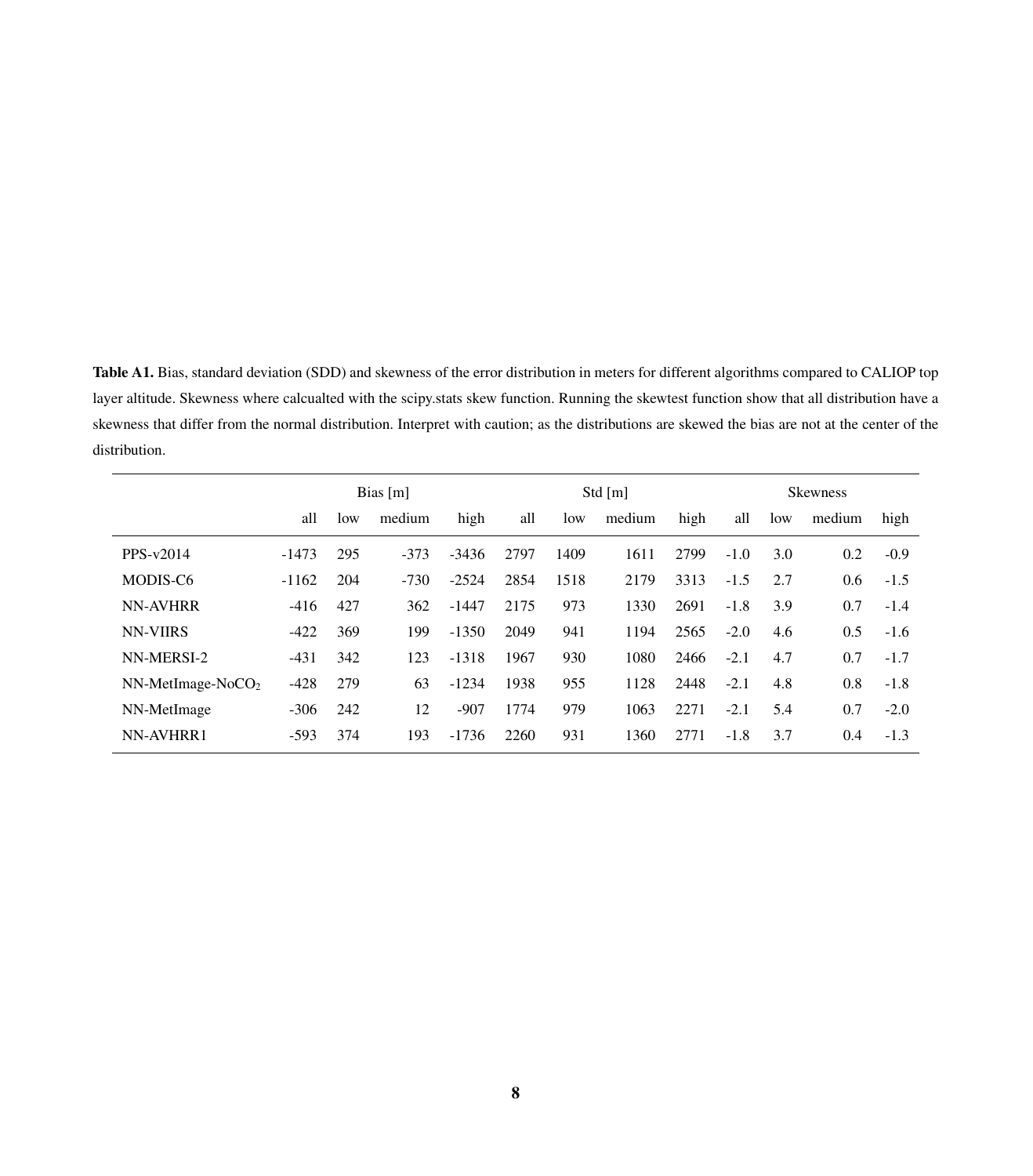<span id="page-8-0"></span>Table A2. Bias, standard deviation (SDD) and skewness of the error distribution in meters for different algorithms compared to CPR (Cloud-Sat) Height. Skewness where calcualted with the scipy.stats skew function. Running the skewtest function show that all distribution have a skewness that differ from the normal distribution. Interpret with caution; as the distributions are skewed the bias are not at the center of the distribution.

|                     | Bias $[m]$ |     |        | Std $[m]$ |      |      |        | <b>Skewness</b> |        |     |        |        |
|---------------------|------------|-----|--------|-----------|------|------|--------|-----------------|--------|-----|--------|--------|
|                     | all        | low | medium | high      | all  | low  | medium | high            | all    | low | medium | high   |
| PPS-v2014           | $-1122$    | 239 | $-509$ | $-2056$   | 2179 | 1605 | 1859   | 2097            | $-0.1$ | 2.7 | 0.5    | $-0.5$ |
| MODIS-C6            | $-630$     | 445 | $-528$ | $-1217$   | 2555 | 2123 | 2481   | 2602            | $-0.1$ | 2.9 | 0.9    | $-1.2$ |
| <b>NN-AVHRR</b>     | 151        | 472 | 411    | $-114$    | 1945 | 1589 | 1774   | 2128            | 0.2    | 3.8 | 1.2    | $-0.6$ |
| <b>NN-VIIRS</b>     | 142        | 459 | 314    | -85       | 1918 | 1687 | 1765   | 2052            | 0.5    | 4.2 | 1.5    | $-0.7$ |
| NN-MERSI-2          | 139        | 429 | 263    | -55       | 1807 | 1651 | 1684   | 1903            | 0.5    | 4.0 | 1.7    | $-0.9$ |
| $NN-MetImage-NoCO2$ | 149        | 352 | 204    | 25        | 1849 | 1689 | 1742   | 1955            | 0.7    | 4.1 | 1.8    | $-0.7$ |
| NN-MetImage         | 290        | 397 | 228    | 260       | 1867 | 1831 | 1824   | 1899            | 0.9    | 4.0 | 1.9    | $-0.8$ |
| NN-AVHRR1           | -8         | 520 | 303    | $-400$    | 1974 | 1651 | 1752   | 2117            | 0.0    | 3.5 | 1.0    | $-0.8$ |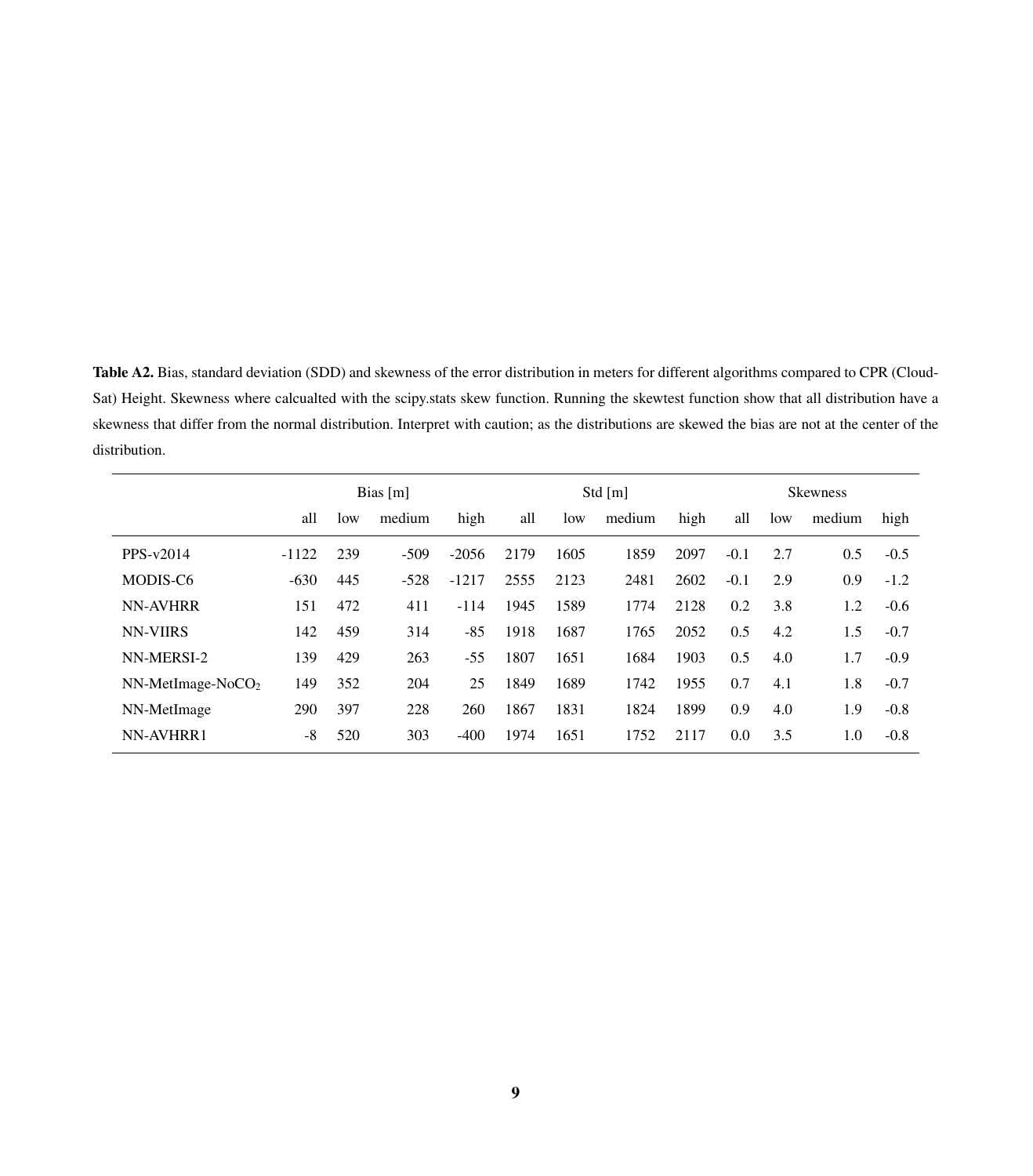Table A3. Median error in meters for different algorithms compared to CALIOP top layer altitude. The final validation dataset, containing 1793142 pixels (45% high, 39% low and 16% medium level clouds), where all algorithms had a cloud height is used. The low, medium and high classes are from CALIOP feature classification flag. A small amount 0.2% of the pixels were excluded because of missing height or pressure below 70hPa for any of the algorithms. Interpret with caution; it is not the same as the mode of the error distribution. These columns is suggested to be included in Table 6.

|                               | Median [m] |       |        |         |  |  |  |
|-------------------------------|------------|-------|--------|---------|--|--|--|
|                               | all        | low   | medium | high    |  |  |  |
| $PPS-v2014$                   | $-653$     | $-50$ | -77    | $-2923$ |  |  |  |
| MODIS-C6                      | -620       | $-19$ | -666   | -1588   |  |  |  |
| <b>NN-AVHRR</b>               | 47         | 211   | 291    | -797    |  |  |  |
| <b>NN-VIIRS</b>               | 25         | 179   | 177    | $-719$  |  |  |  |
| NN-MERSI-2                    | -6         | 156   | 75     | $-706$  |  |  |  |
| NN-MetImage-NoCo <sub>2</sub> | -53        | 94    | 20     | -607    |  |  |  |
| NN-MetImage                   | $-20$      | 71    | -3     | -359    |  |  |  |
| NN-AVHRR1                     | -46        | 193   | 177    | -1101   |  |  |  |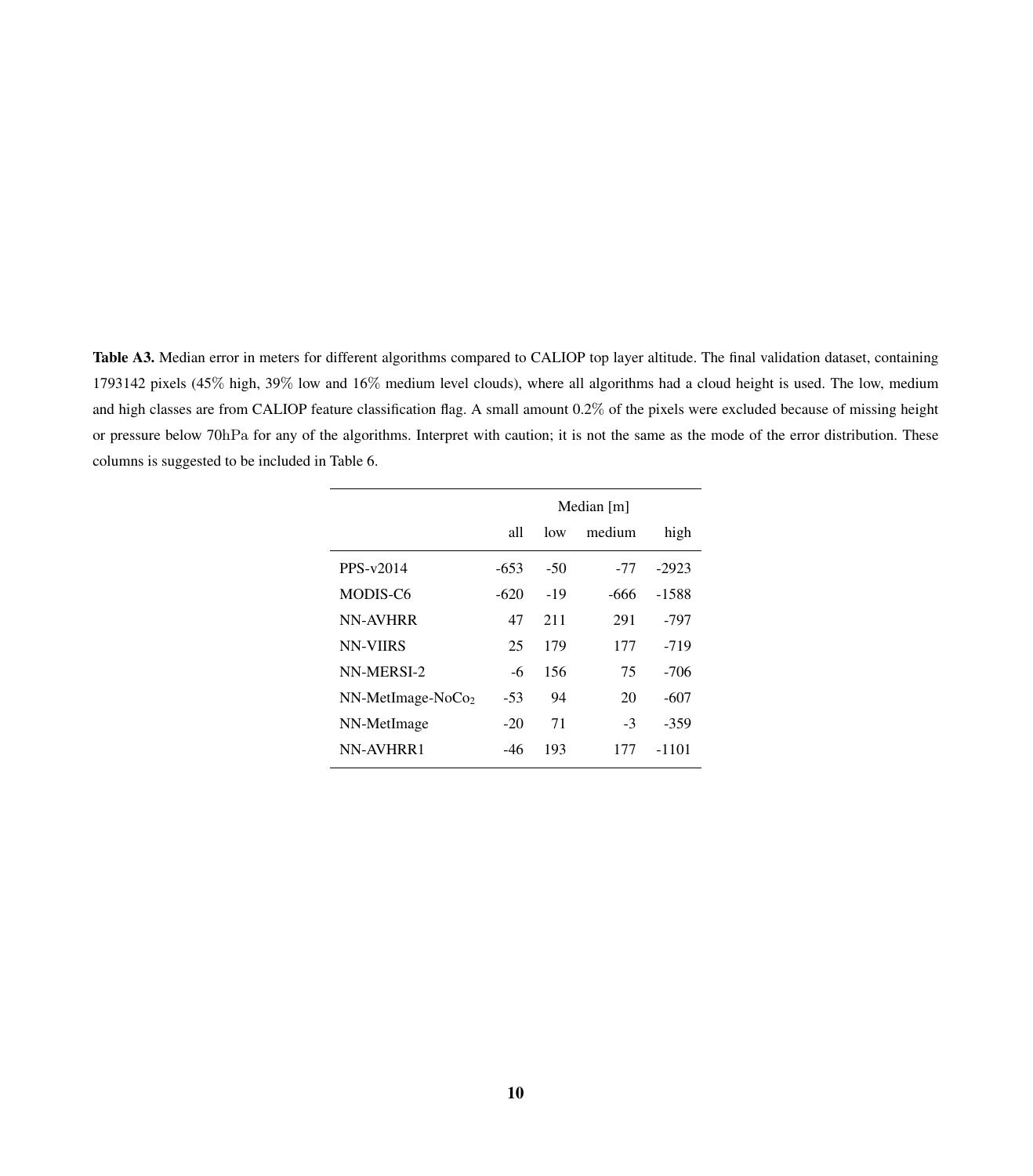<span id="page-10-0"></span>Table A4. Median error in meters for different algorithms compared to CPR (CloudSat) Height. The final validation dataset, containing 1121199 pixels (53% high, 27% low and 21% medium level clouds) is used. The low, medium and high classes are derived comparing the CloudSat height to the NWP height at 440hPa and 680hPa. A cloudy threshold of 30% is used for CloudSat. Interpret with caution; it is not the same as the mode of the error distribution. These columns is suggested to be included in Table 7.

|                               | Median [m] |               |        |        |  |  |  |  |
|-------------------------------|------------|---------------|--------|--------|--|--|--|--|
|                               | all        | low           | medium | high   |  |  |  |  |
| PPS-v2014                     | -849       | -156          | $-298$ | -1797  |  |  |  |  |
| MODIS-C6                      | -384       | 49            | -598   | $-619$ |  |  |  |  |
| <b>NN-AVHRR</b>               | 94         | 25            | 213    | 141    |  |  |  |  |
| <b>NN-VIIRS</b>               | 75         | $\mathcal{F}$ | 120    | 165    |  |  |  |  |
| NN-MERSI-2                    | 46         | $-2.4$        | 17     | 177    |  |  |  |  |
| NN-MetImage-NoCo <sub>2</sub> | 13         | $-101$        | $-43$  | 216    |  |  |  |  |
| NN-MetImage                   | 91         | -97           | $-41$  | 459    |  |  |  |  |
| NN-AVHRR1                     | 36         | 54            | 151    | -57    |  |  |  |  |

 $\overline{a}$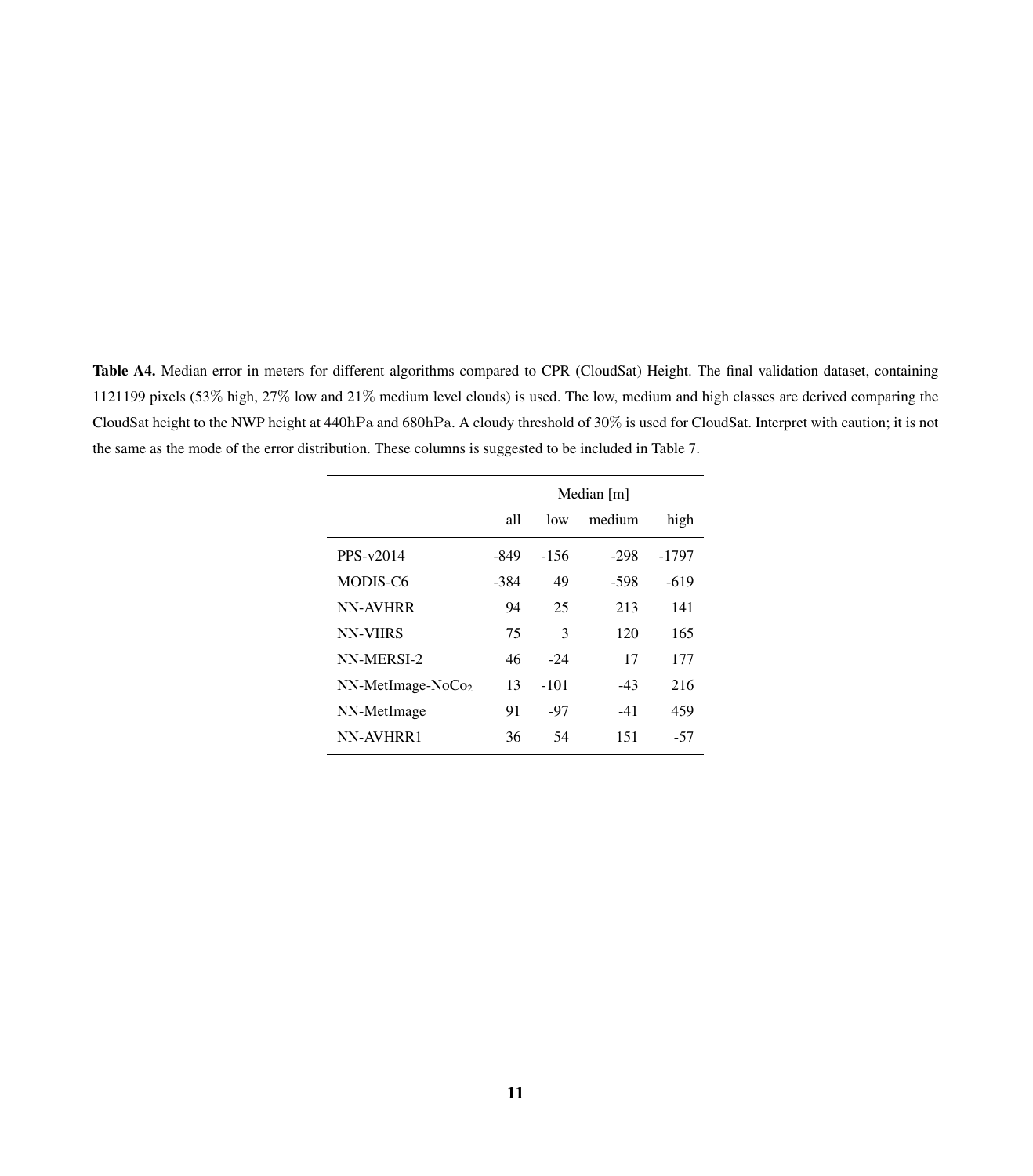<span id="page-11-0"></span>

Figure A1. Error distribution compared to CPR (CloudSat) (left) and CALIOP (right) with biases and medians marked. In grey the Gaussian distribution with the same bias and standard deviation as the error distribution is shown. The percent of data is calculated in 0.1km bins. All height classes (low, medium and high) are included. Note that the values on the y-axis are dependent of the bin size. The peak at 6% for NN-AVHRR in subplot (f), means that 6% of the retrieved heights are between the CALIOP height and the CALIOP height + 0.1km. This figure is suggested to be included in the main article. The x-axis is cut at 4.5km and some part of the ditribution is not shown. For PPS-v2014 92% is visible for CloudSat and 86% is visible for CALIPSO. The corresponding numbers are for MODIS-C6 89% and 90% and for NN-AVHRR 94% and 96%.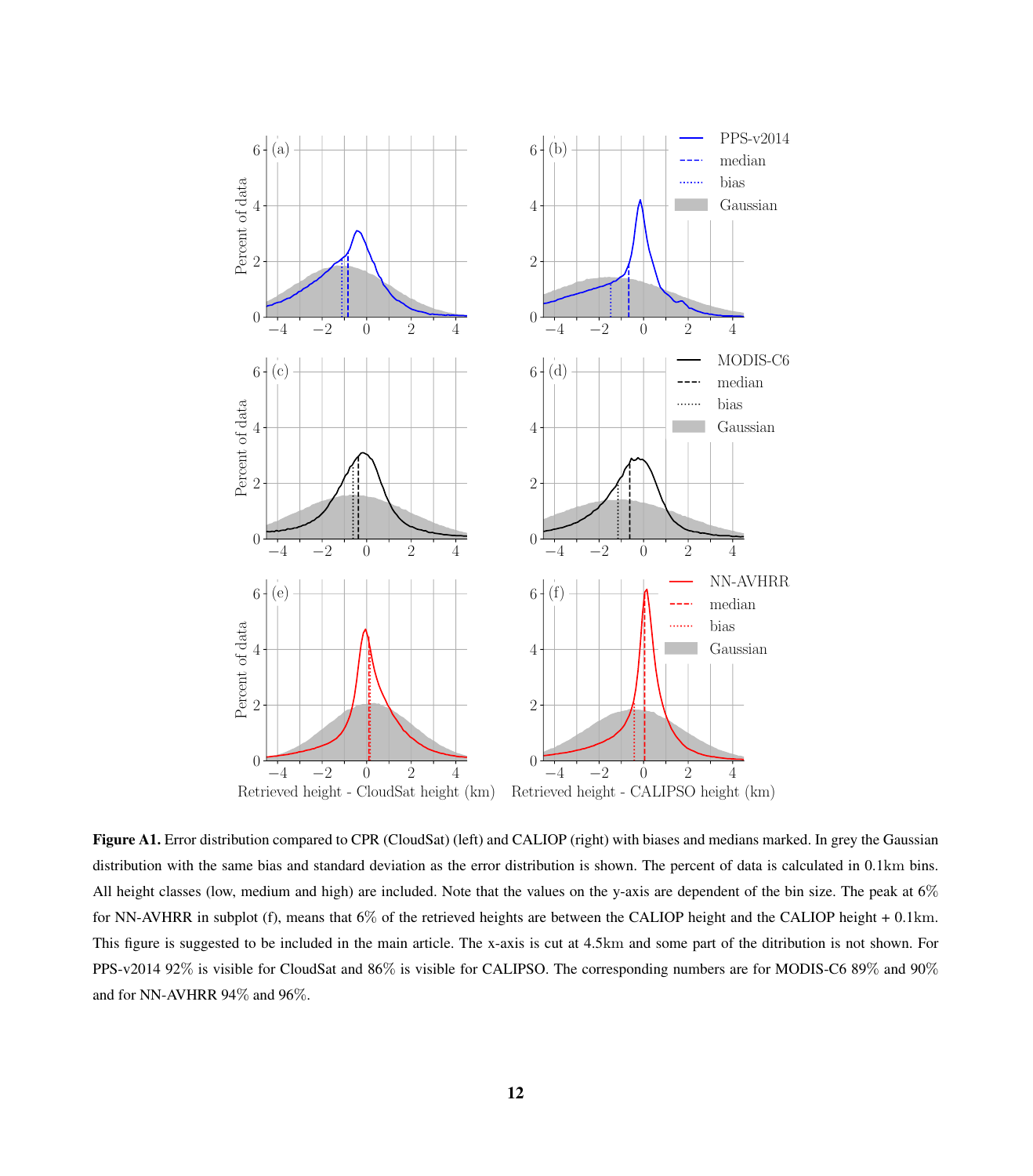<span id="page-12-0"></span>

Figure A2. Error distribution compared to CPR (CloudSat) (left) and CALIOP (right) with biases and medians marked. The percent of data is calculated in 0.1km bins. Only the CALIOP low class is included. In grey the Gaussian distribution with the same bias and standard deviation as the error distribution is shown.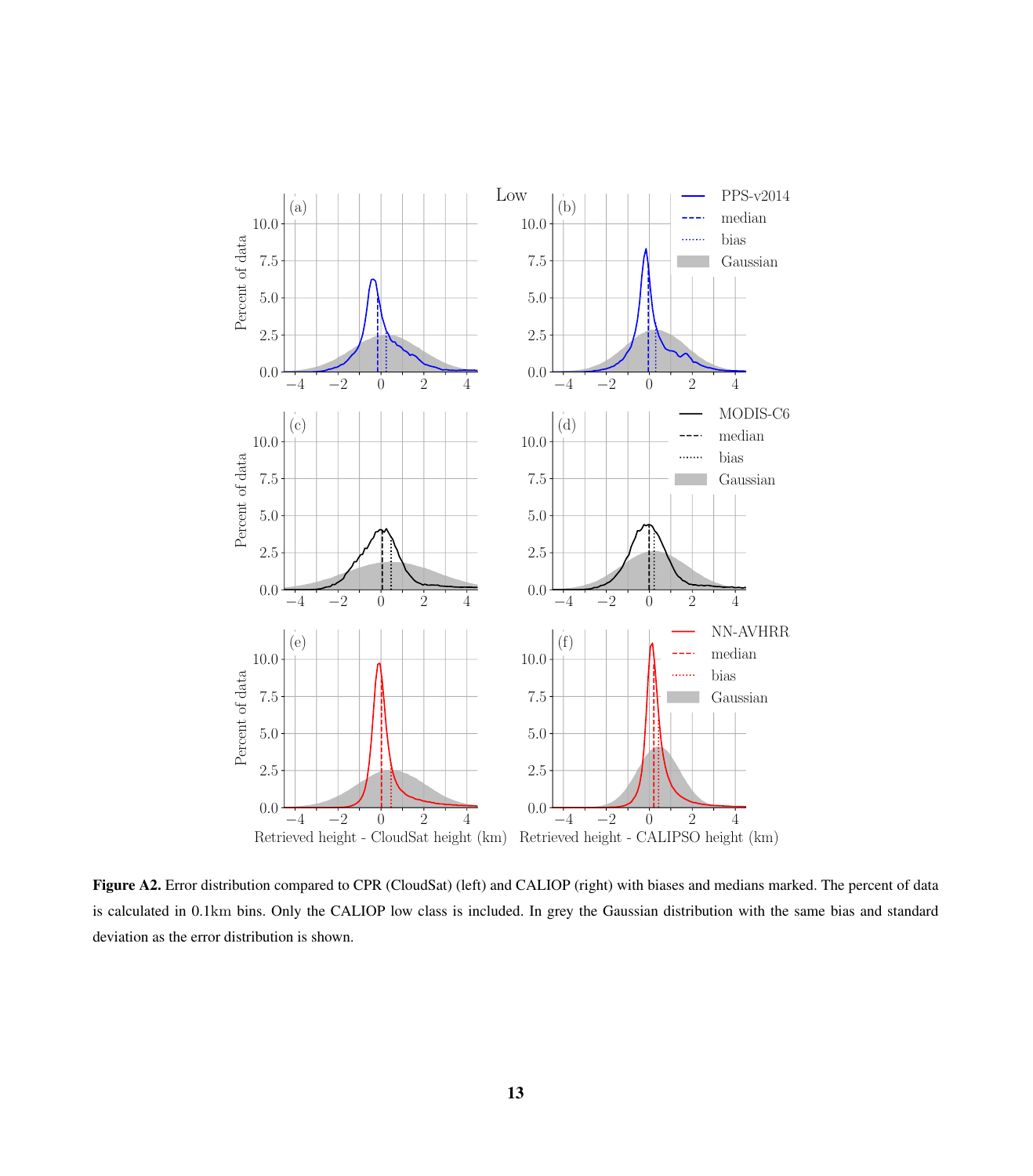

Figure A3. Error distribution compared to CPR (CloudSat) (left) and CALIOP (right) with biases and medians marked. The percent of data is calculated in 0.1km bins. Only the CALIOP medium class is included. In grey the Gaussian distribution with the same bias and standard deviation as the error distribution is shown.